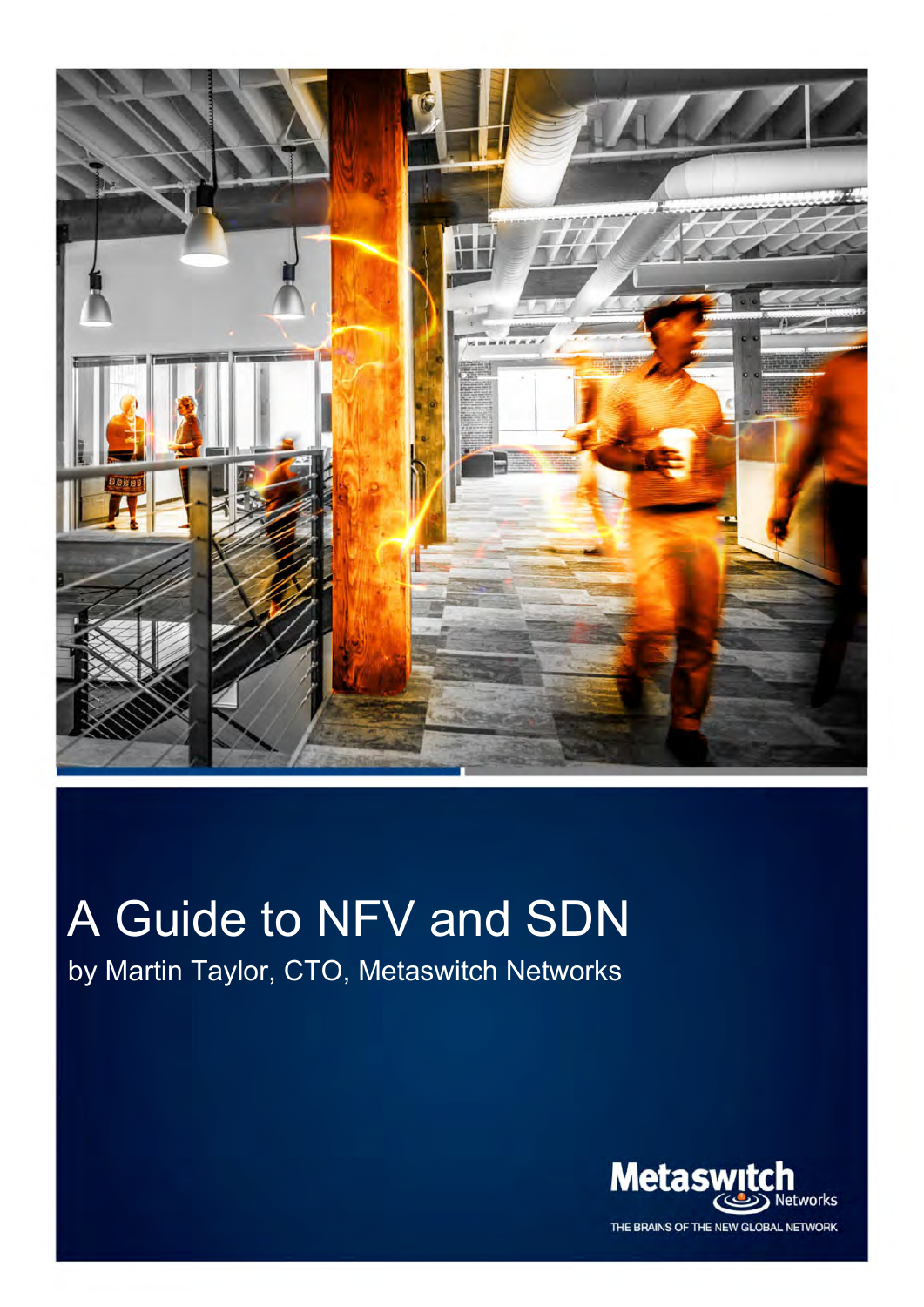<span id="page-1-0"></span>

# **Executive Summary**

The rapid evolution of standardized commodity computing infrastructure over the last few years has created an opportunity to build communications networks in totally new ways. A past that has been dominated by specialpurpose network elements based on proprietary hardware will give way to a future in which network functions are implemented almost entirely in software running on shared pools of standard hardware resources, just like cloud-based IT workloads. The virtualization of network functions will enable new services to be created, deployed and managed far more quickly and at far lower cost than has been possible in the past. The programmability of the virtualized networking environment will go hand-in-hand with a new degree of programmability of the network functions themselves, enabled in part by a clean separation between control plane and data plane functions.

This new approach to building networks will provide numerous benefits to network operators, including reductions in both capital and operating costs and the promotion of rapid innovation in the services space. It should, therefore, enable network operators to compete far more successfully with over-the-top service providers, which currently represent a serious threat to the health of the networking industry.

This document is intended to help network operators understand the key technologies that support this transformation in networking, namely Network Functions Virtualization (NFV) and Software-Defined Networking (SDN); to assess how these technologies could be applied in their networks; and to identify the kinds of benefits that could flow from embracing them.

# **About the Author**

Martin Taylor is chief technical officer of Metaswitch Networks. He joined the company in 2004, and headed up product management prior to becoming CTO. Previous roles have included founding CTO at CopperCom, a pioneer in Voice over DSL, where he led the ATM Forum standards initiative in Loop Emulation; VP of Network Architecture at Madge Networks, where he led the company's successful strategy in Token Ring switching; and business general manager at GEC-Marconi, where he introduced key innovations in Passive Optical Networking. In January 2014, Martin was recognized by *Light Reading* as one of the top five industry "movers and shakers" in Network Functions Virtualization.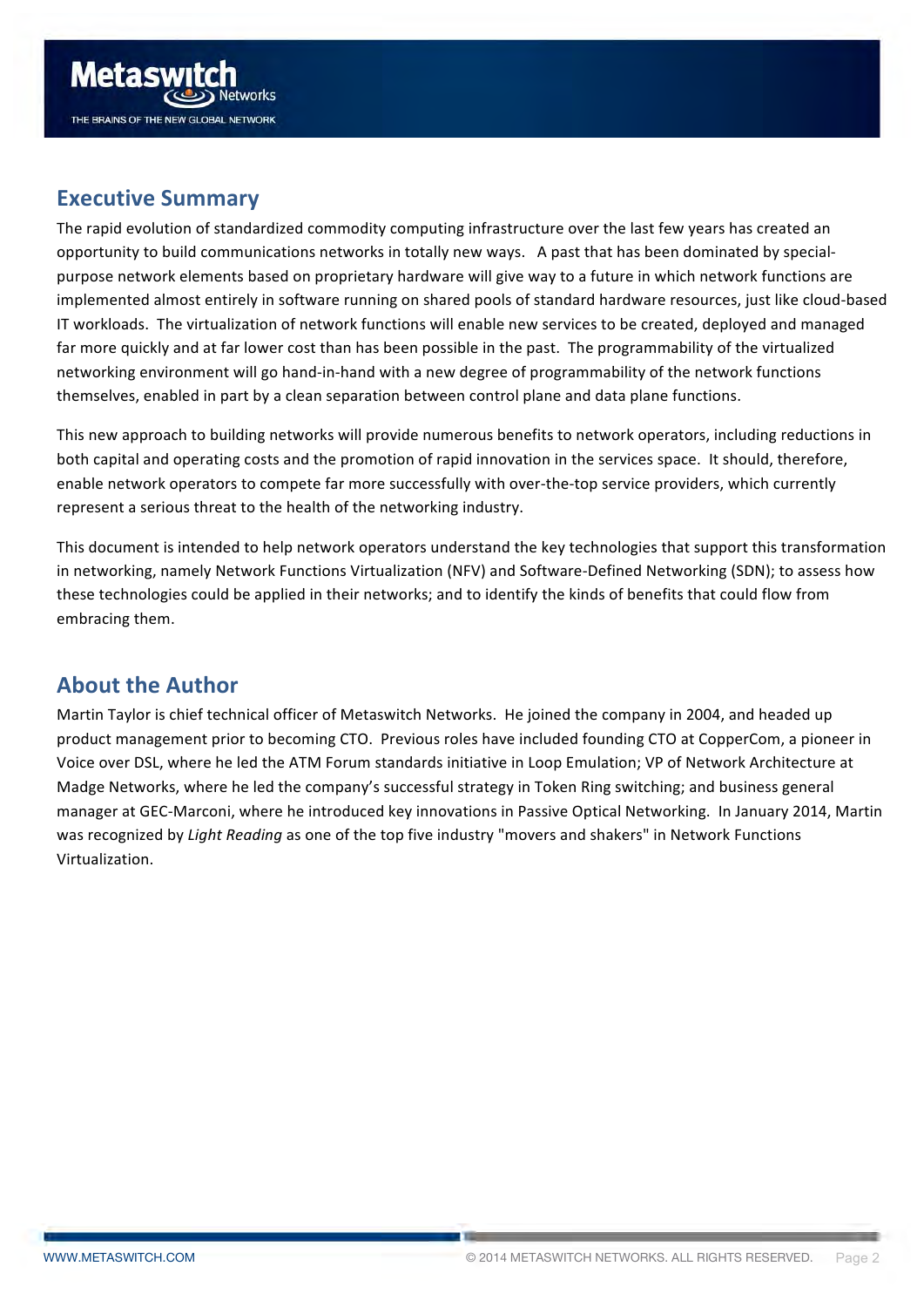

#### **Table of contents**

Executive summary About the author Table of contents [Introduction](#page-3-0) What is NFV? What has enabled NFV? Why does it make sense to use industry-standard hardware? What are the benefits of software-based network functions? What's the role of virtualization? What is SDN? What has enabled SDN? What are the benefits of SDN? How do NFV and SDN relate to each other? What does an NFV environment look like in practice? What data plane throughput issues need to be addressed? What's the role of operations automation in NFV? What impact will NFV have on OSS/BSS? What kinds of network functions does it make sense to virtualize? Where is SDN likely to play first in the network? What standards activities apply to NFV and SDN? How should network operators proceed in relation to NFV and SDN? What impact will NFV and SDN have over the next five years? What other sources of information are there on NFV and SDN?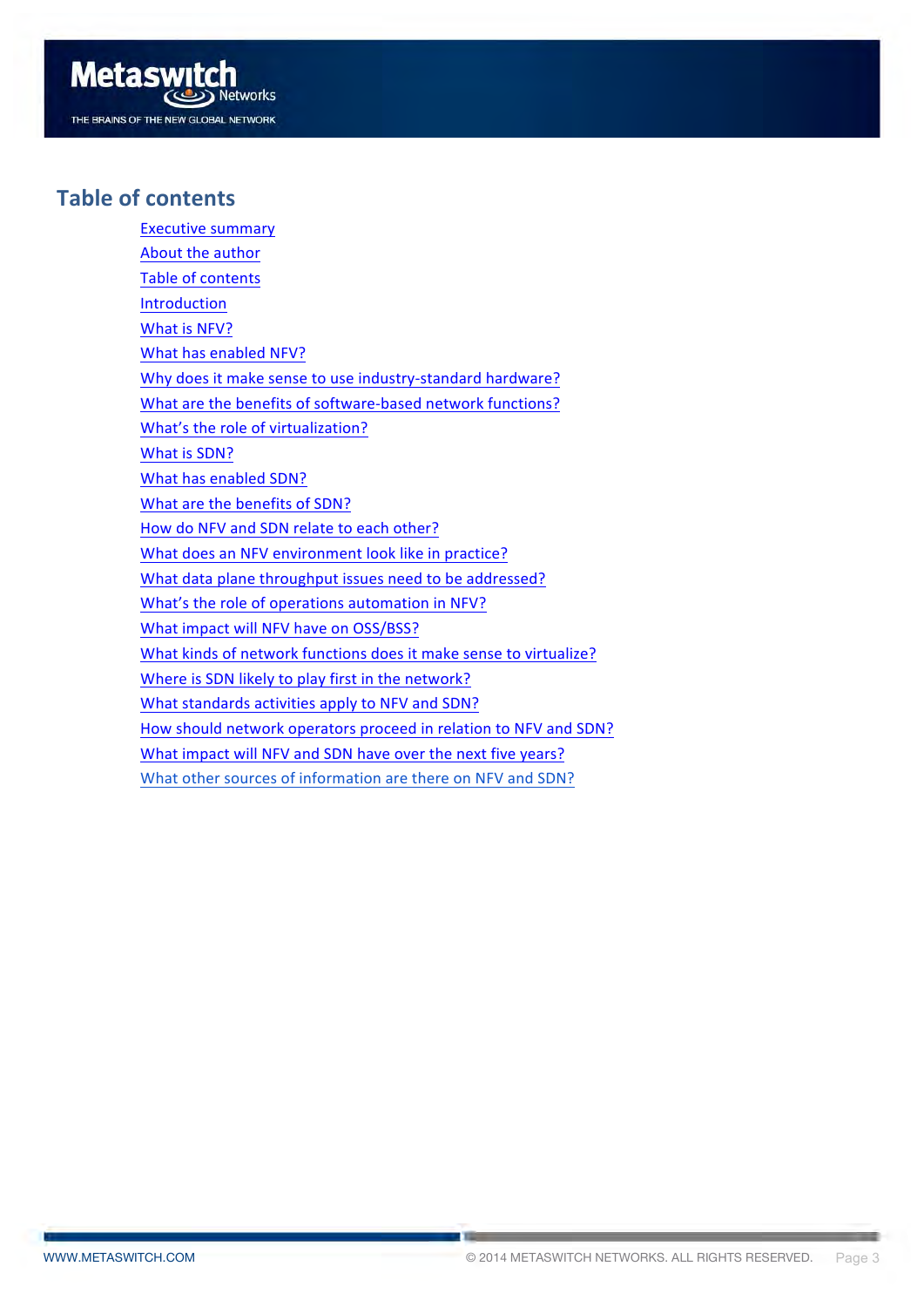<span id="page-3-0"></span>

#### **Introduction**

Network Functions Virtualization (NFV) and Software-Defined Networking (SDN) are the two hottest topics for network operators right now. These technologies promise new ways of building communications networks at lower cost and with greater scope for innovation in network services. Regardless of what kind of network you operate – fixed, mobile, metro Ethernet, long-distance interconnect – or what kinds of services you offer – data, voice, messaging, content delivery, virtual private networks - NFV and SDN offer opportunities to transform the economics of your network while at the same time accelerating your ability to design and deploy new service capabilities. In short, NFV and SDN represent the most significant pivot in the telecom industry since the transition from TDM to packet got under way a decade or more ago.

This guide to NFV and SDN sets out to provide the key facts that will help you plan how these technologies will figure into the future of your network, and to describe a vision of the future that is enabled by NFV and SDN.

We'll start by defining the two terms NFV and SDN.

#### **What is NFV?**

Network Functions Virtualization is concerned with the transition of networks from collections of proprietary boxes to collections of software components running on industry-standard hardware. In a traditional network, each distinct function was typically implemented as a specialized appliance based on proprietary hardware. Such appliances invariably include a substantial amount of software, but the software and hardware can't be separated – they are highly dependent on one another. Examples of traditional proprietary hardware-based network elements include routers of various kinds, deep packet inspection devices, content delivery network appliances, firewalls, load balancers, network address translators, session border controllers, mobile base station controllers, mobile packet gateways and so on.

NFV is based on the proposition that network functions of the kind just described can be implemented entirely in software running on "industry-standard hardware." In general, industry-standard hardware is taken to mean commercial off-the-shelf servers based on Intel's x86 architecture, together with commercial off-the-shelf Ethernet switching devices.

This implies that the network function itself -- for example, a session border controller function -- is delivered to the network operator as piece of pure software. This is then installed by the network operator on a standardized hardware infrastructure that is typical of a data center environment: rack-mounted or blade servers connected by Ethernet switching systems.

The term "Network Functions Virtualization" was coined by a group of Tier 1 network operators who published a white paper in October 2012 under this title. This white paper is essential reading for anyone who wishes to understand the topic in more depth.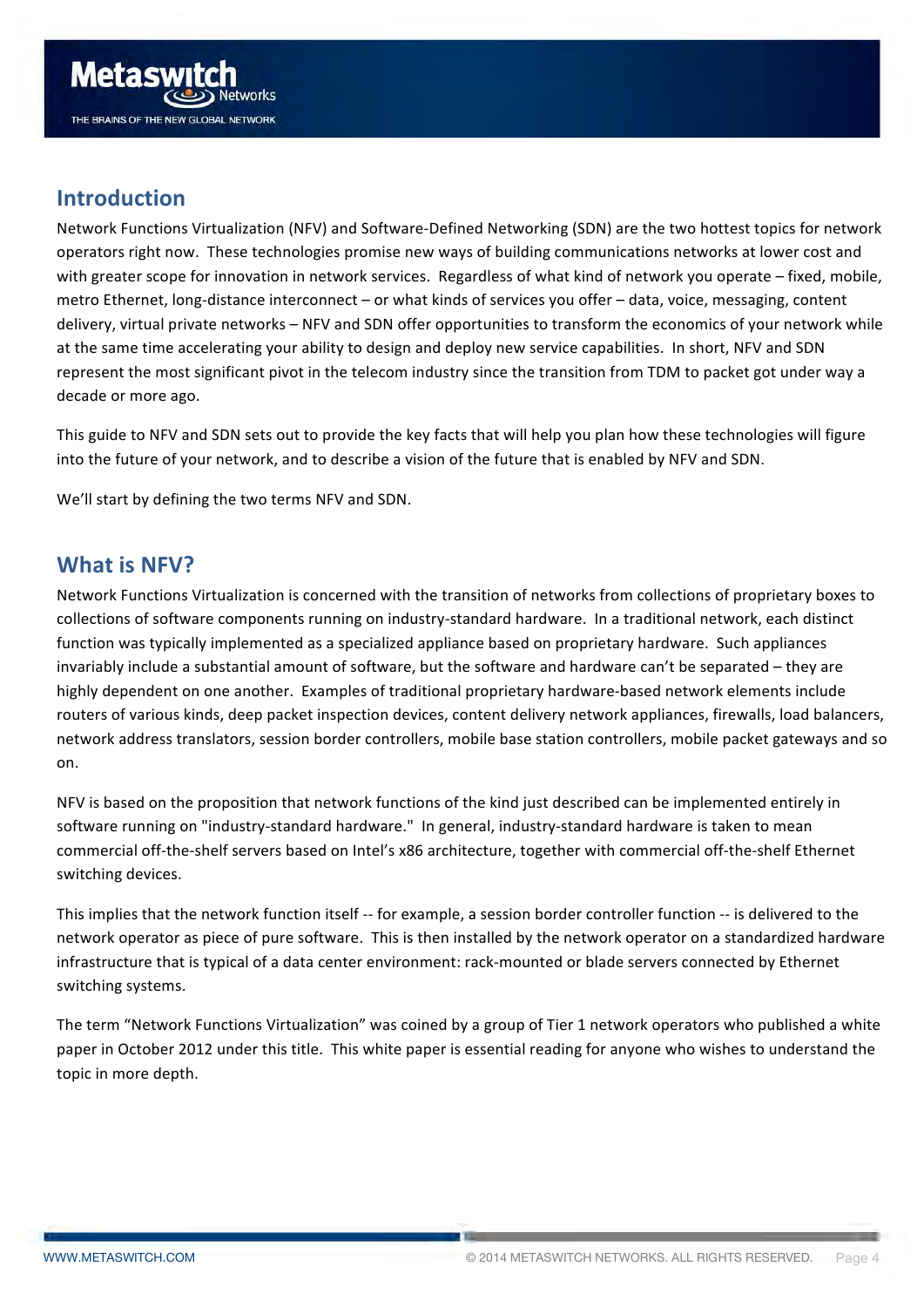<span id="page-4-0"></span>



**Figure 1: NFV Vision (acknowledgement: NFV White Paper published by ETSI)** 

# **What has enabled NFV?**

If it's possible to build networks in this way, then you might well ask why networks have historically been based on proprietary boxes. The answer is that industry standard servers and their operating software environments have only recently become powerful and richly featured enough to compete effectively with purpose-built hardware in terms of cost, physical space and power consumption. "Recently," in this context, means over the last four to five years, during which time we have seen dramatic improvements in the bandwidth and packet processing throughput of x86 CPUs, and rapid growth in the number of CPU cores that are available per unit of rack space. We've also seen the emergence of commodity low-cost switching silicon that can match the silicon developed in-house by the leading router and switch vendors in terms of performance and features.

Most network functions include two distinct areas of activity: "control plane" and "data plane." The control plane activity is concerned with operations based on routing or signaling protocols that have the effect of maintaining routing tables, establishing and tearing down voice or video sessions, authorizing network access, etc. The data plane is concerned with the movement and processing of data or media traffic. For example, the data plane of a network address translator transfers data packets in both directions while swapping IP address and port numbers in each packet between the two addressing realms it connects. Likewise, the data plane of a session border controller relays RTP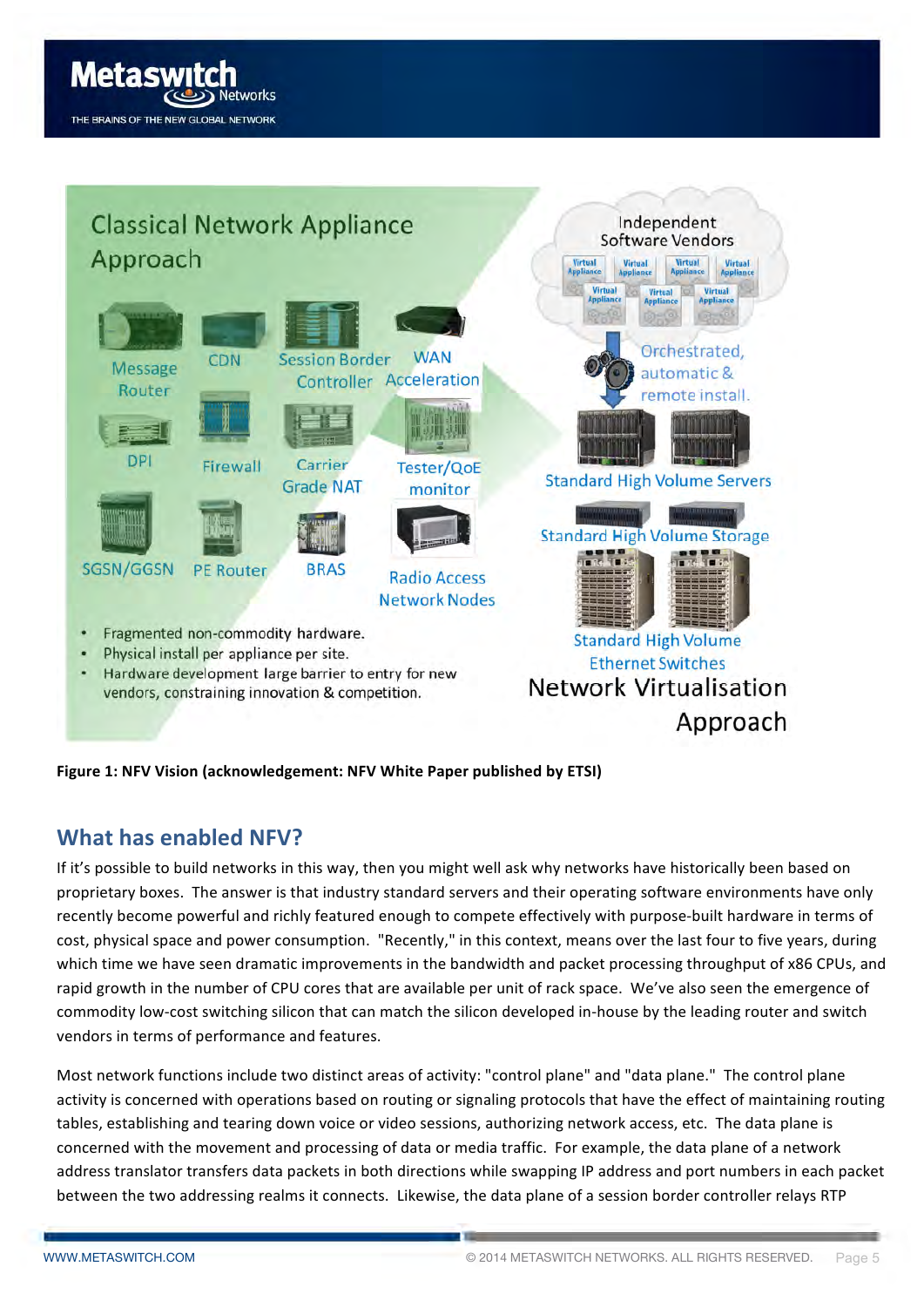<span id="page-5-0"></span>

packet streams and performs operations such as encryption and transcoding on those RTP packet streams.

In general, control plane functions are CPU-intensive but not bandwidth-intensive, while data plane functions are the opposite: bandwidth-intensive but (usually) not CPU-intensive. For example, setting up a voice call in an IMS network typically requires the exchange of 10 to 15 SIP signaling packets in the control plane, while three minutes of conversation requires the exchange of 36,000 RTP packets. The SIP signaling packets include numerous protocol elements that must be parsed, analyzed and acted upon, whereas the RTP packets may simply need to be relayed from one port to the other with no more than simple swapping of IP addresses.

Perhaps not surprisingly, control plane functions lend themselves well to general-purpose CPUs, and many proprietary network appliances include x86 or similar CPUs running software that implements the control plane. It is the data plane functions that have historically driven the need for proprietary hardware. Industry-standard server hardware wasn't originally designed to move millions of packets per second of network traffic between ports while performing routing-table or flow-table lookups, performing manipulations on packet headers and managing multiple outbound queues per port. It is in this area of that we have seen the most rapid changes in industry-standard hardware in the last few years:

- CPUs are available with more and more cores. Multiple cores in a single processor can operate on packet traffic in parallel, and that has increased the total processing power in a single host that is available to handle network packets by 30 to 40 percent each year.
- Larger and larger amounts of very fast cache memory is being built in to the latest generations of CPUs, offering the possibility of packet and flow table lookups at speeds comparable to the best dedicated hardware.
- The total bandwidth supported by the peripheral chips supporting the CPUs has increased dramatically in recent generations of the x86 architecture.

These are the evolutionary changes that have made NFV possible. But they don't explain why NFV is desirable. We'll deal with that next.

# **Why does it make sense to use industry-standard hardware?**

Designing and building specialized hardware is difficult, expensive and time-consuming. Even the simplest and smallest-scale network appliance platform costs tens of millions of dollars to develop and takes at least two years from initial design to general availability. Network equipment vendors have to recover their investment in hardware development when they sell their products, so all of these costs have to be passed on to their customers. Specialized network equipment sells in far smaller volumes than industry-standard servers, so it needs to attract far higher margins than industry-standard servers in order to recover its development costs. Furthermore, the cost and elapsed time associated with a new hardware design are such that network equipment vendors generally can't afford to refresh their hardware platforms any more often than once every four to five years. During this time, industry-standard server hardware has typically gone through two or even three new generations of silicon, bringing price/performance and functionality improvements in each generation.

The very high costs of hardware development have also meant that only the very largest vendors -- those that can expect to win at least a 20 percent share of the global market for any given kind of network equipment -- can afford the investment. And specialized hardware development is getting *more* expensive at the same time as competition in the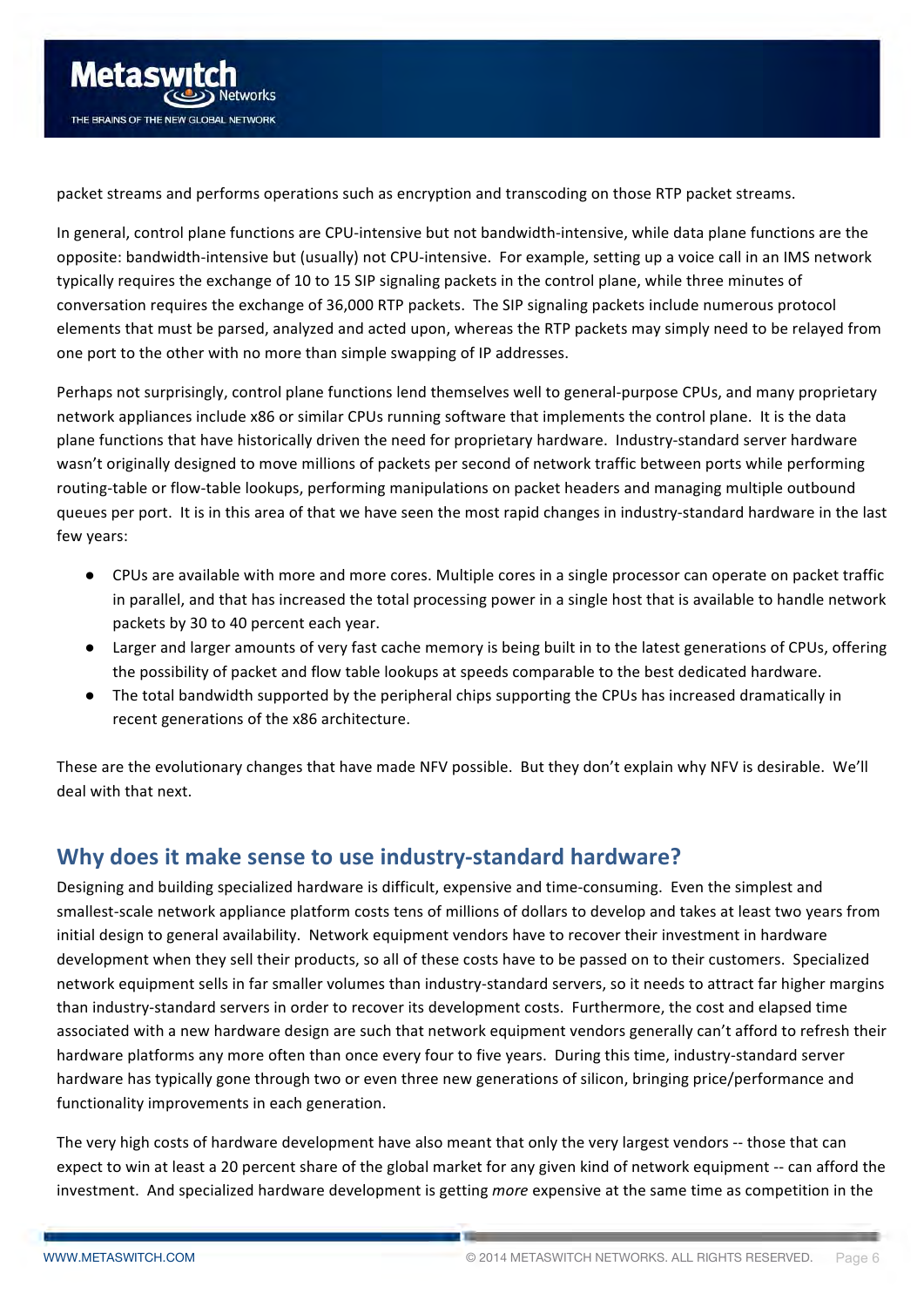<span id="page-6-0"></span>network services space is driving down the capital expenditure budgets of network operators. Economy of scale means that, in a world dominated by proprietary hardware, only a very few very large network equipment vendors can survive and prosper, and the result for network operators has been a reduction in the range of choices available to them, and an excessive concentration of power in the hands of major vendors that can dictate the pace of network evolution and innovation.

By contrast, industry-standard server hardware has become a high-volume commodity benefiting from massive economies of scale and a highly competitive marketplace that keeps margins low. It's a far less expensive way to purchase the computing cycles needed to drive network services, and it continues to improve year-on-year.

# **What are the benefits of software-based network functions?**

Software development is not nearly as capital-intensive as hardware development. Furthermore, software lends itself to a process of incremental improvement that is simply not possible with hardware. As a result, we can expect a much wider range of vendors to participate actively in the market for software-based network functions in comparison with traditional network boxes. Competition among these vendors will result in a healthy marketplace, offering network operators a far greater range of choices than before. And the pace of innovation in network functions is bound to accelerate, propelled both by increased competition and by the shorter release cycles that are typical of software-only products.

Network operators should also find it easier and less costly to approve new software-based network functions for deployment in their networks, by comparison with the approval process to which new hardware needs to be subjected.

With software-based network functions, it finally becomes feasible for network operators to drive service innovation by conducting small-scale trials of new service concepts. The capital cost exposure of conducting such trials is minimal, since they can be run on spare capacity provided by existing hardware resources, and the risk of disruption to existing services is minimized since the trials can be conducted inside what is effectively a "sandbox" that provides insulation from other established services. An experimental service that proves unsuccessful can quickly be shelved without stranding any hardware investment, while providing valuable lessons in what works and what doesn't. On the other hand, a new service concept that successfully gains market traction in early trials can be put into production and scaled up very quickly. The philosophy of prototyping new service concepts with the mantra of "fail fast, fail early and fail often" has been a key factor in the success of many over-the-top services, and software-based network functions enable network operators to embrace this philosophy for the first time.

All of these effects combined together should result in a dramatic improvement in the rate at which network operators can innovate in the service space. This is obviously hugely positive for the industry.

# **What's the role of virtualization?**

So far, we have discussed the advantages of building networks based on software functions running on industrystandard hardware. NFV stands for "Network Functions Virtualization." So where does virtualization come into this picture?

The current generation of industry-standard servers offers up to 16 CPU cores per host, and that number will grow in each of the next few generations of x86 processors. The only way to make full use of that kind of processing power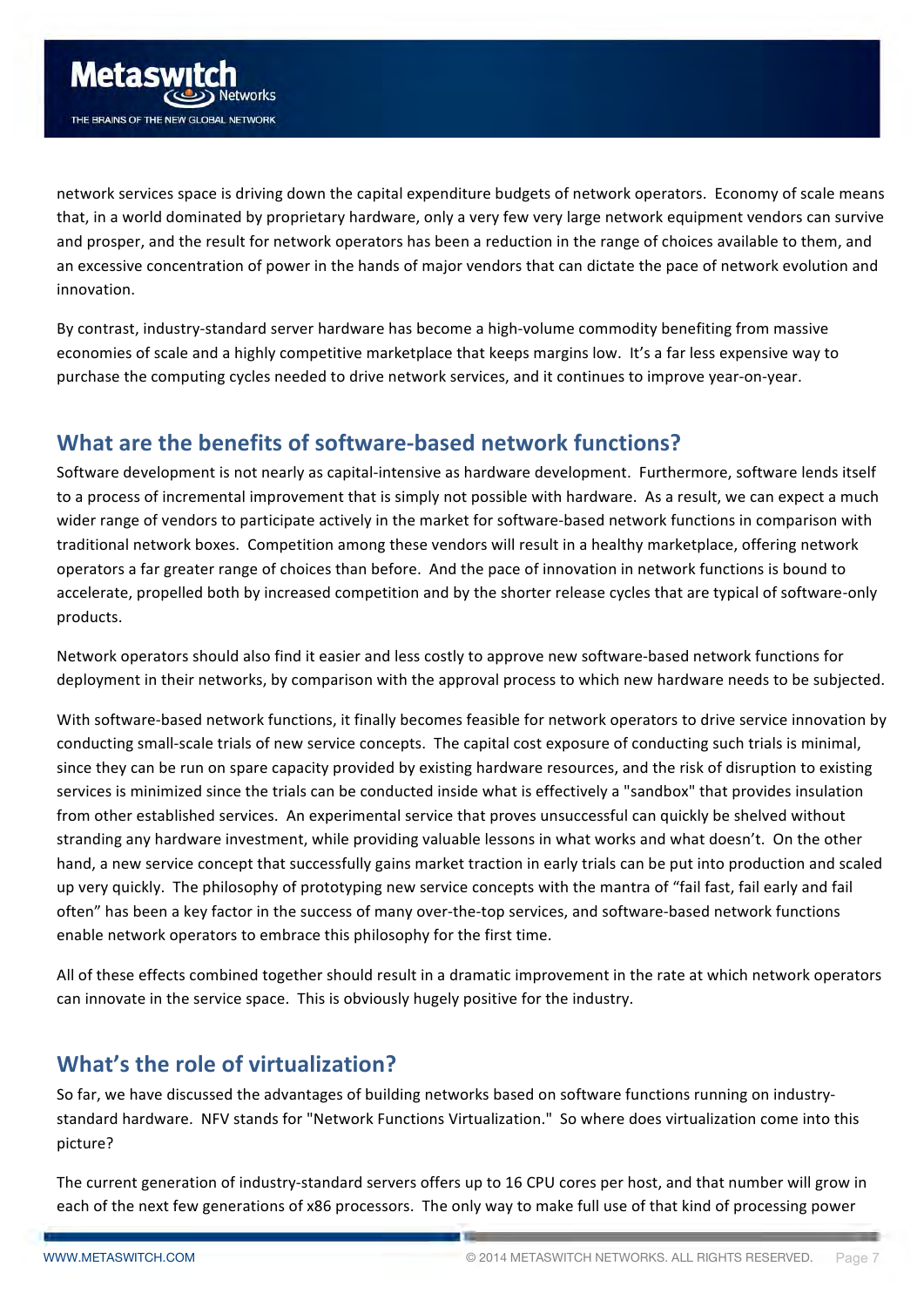<span id="page-7-0"></span>

across a broad range of applications is to use a hypervisor to support multiple virtual machines per host, with each virtual machine running a specific software-based network function. Virtualization is standard practice in the IT world – the Gartner Group recently estimated that two-thirds of the world's x86 workloads are running in virtualized form.

Supporting a network of any significant size with software-based network functions is going to require a substantial number of physical hosts. For reasons of flexibility and ease of management, ideally we want to be able to treat a collection of host machines as a pool of processing resources on top of which we can deploy our virtualized network functions. This can be accomplished by deploying cloud management software such as OpenStack. Cloud management software enables a network operator to create virtual machines that run specific network functions, to deploy those virtual machines on a pool of server resources, and to configure the connectivity relationships between the network functions in accordance with the needs of the services that they are supporting.

What's more, cloud management software makes it possible to automate many of the functions required to deploy a network service based on NFV. This literally enables "point and click" deployment of network functions. For example, to deploy a traditional physical Session Border Controller in the network, you have to order a box from your SBC vendor, ship it to the location where it is to be installed, rack it up, and connect it to power and to the physical network infrastructure. In an NFV environment, you can create a virtualized SBC in minutes entirely through simple actions performed at a cloud management console – to instantiate a software SBC image in the NFV cloud environment, and to configure virtual network connections so as to plumb the SBC into the relevant sub-nets. The operational cost savings arising from this kind of deployment automation represent perhaps the single biggest set of benefits promised by NFV.

# **What is SDN?**

Software-Defined Networking is a little harder to define than Network Functions Virtualization, although NFV and SDN have much in common. The general characteristics of SDN can be described as follows:

- SDN is concerned with the implementation of network transport functions, from the physical layer up to the networking layer (L1 to L3).
- In SDN, there is a clear logical separation between the data plane and the control plane. The control plane and the data plane may be implemented in physically separate systems or they may be collocated, but they are always distinct sub-systems that communicate with each other either via standardized protocols or via well-defined APIs.
- The SDN control plane is implemented as pure software that is designed to run on industry-standard hardware. The SDN data plane may be implemented in specialized hardware or in industry-standard x86 server hardware, depending on the performance and capacity needs of the SDN networking element, and depending on whether specialized hardware transport interfaces are required. A single SDN control plane element may control multiple SDN data plane elements.
- The SDN control plane is typically expected to offer a degree of programmability that goes beyond the capabilities of standard routing protocols such as OSPF or BGP. These protocols typically route all flows toward a given destination along the same route, whereas SDN solutions have the flexibility to differentiate between multiple traffic flows addressed to the same destination and route such flows via different paths through the network.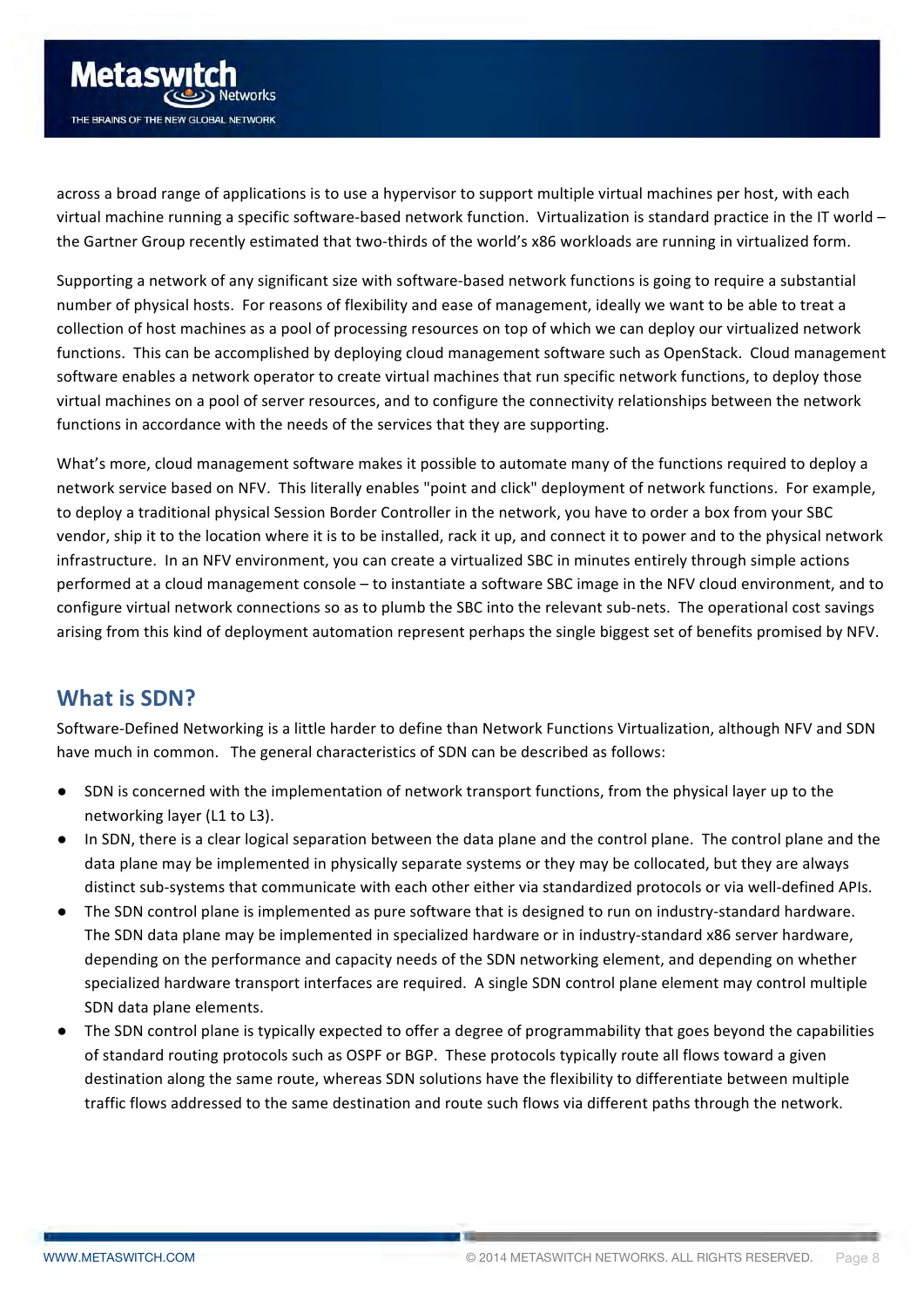<span id="page-8-0"></span>

# **What has enabled SDN?**

The catalyst for the emergence of SDN arose from research in networking at Stanford University in 2007 and 2008. Researchers interested in experimenting with novel routing protocols proposed a method for remotely programming flow tables in Ethernet switching systems via a protocol that has come to be known as OpenFlow. This protocol provides a means for a control plane element to program flow tables so as to route any arbitrary network flow, identified by source address/port, destination address/port and protocol type, via any arbitrary switch port. The wider networking community then realized that OpenFlow could provide a standardized means to separate control plane software from data plane hardware, and that this could open up some interesting new opportunities.

It is perhaps worth pointing out that methods for separating and centralizing some aspects of control plane software were in existence prior to the emergence of OpenFlow. One such method is the Path Computation Element Protocol (PCEP), which was developed to enable separate software functions to compute paths through MPLS networks. SDN embraces such methods, and it is therefore incorrect to equate SDN with OpenFlow - although undoubtedly OpenFlow is likely to be front and center in the SDN thinking of network operators.

Another important enabling factor for SDN is the growing availability of low-cost switching silicon. So-called "merchant" switching silicon is now available at very low cost and with performance levels comparable to mid-range mainframe routers, and this has enabled independent commodity hardware vendors to build switching hardware, which, when combined with suitable control plane software, is capable of rivaling purpose-built routers at a fraction of the hardware cost.

# **What are the benefits of SDN?**

There are three types of benefits that potentially arise from the application of SDN.

The first is concerned simply with reducing the cost of networking infrastructure. Low-cost commodity switching boxes combined with control plane software running either locally in the box or remotely on industry-standard servers are likely to cost a good deal less than traditional proprietary routers that do the same job.

Secondly, the SDN control plane can expose northbound APIs that make it easy for provisioning systems to configure the network to support various kinds of services such as Virtual Private Networks, with fine-grained control over Service Level Agreements and Traffic Engineering parameters. The SDN industry is very focused at present on the kinds of northbound APIs that SDN controller should expose, and on the kinds of applications that can take advantage of those APIs.

The third area of benefit is concerned with the additional flexibility that comes from separating the control plane from the data plane and making use of a protocol such as OpenFlow between the two. This introduces two interesting possibilities, each of which can contribute to a superior solution for the networking infrastructure compared with conventional distributed routing protocols:

The SDN control plane can be implemented in a centralized system that has a view across a large number of data plane elements and the transport links between them. The knowledge about network conditions available to such a centralized control plane element enables the implementation of new kinds of routing strategies that can potentially provide better outcomes for network traffic than those available from conventional distributed routing protocols such as OSPF or BGP.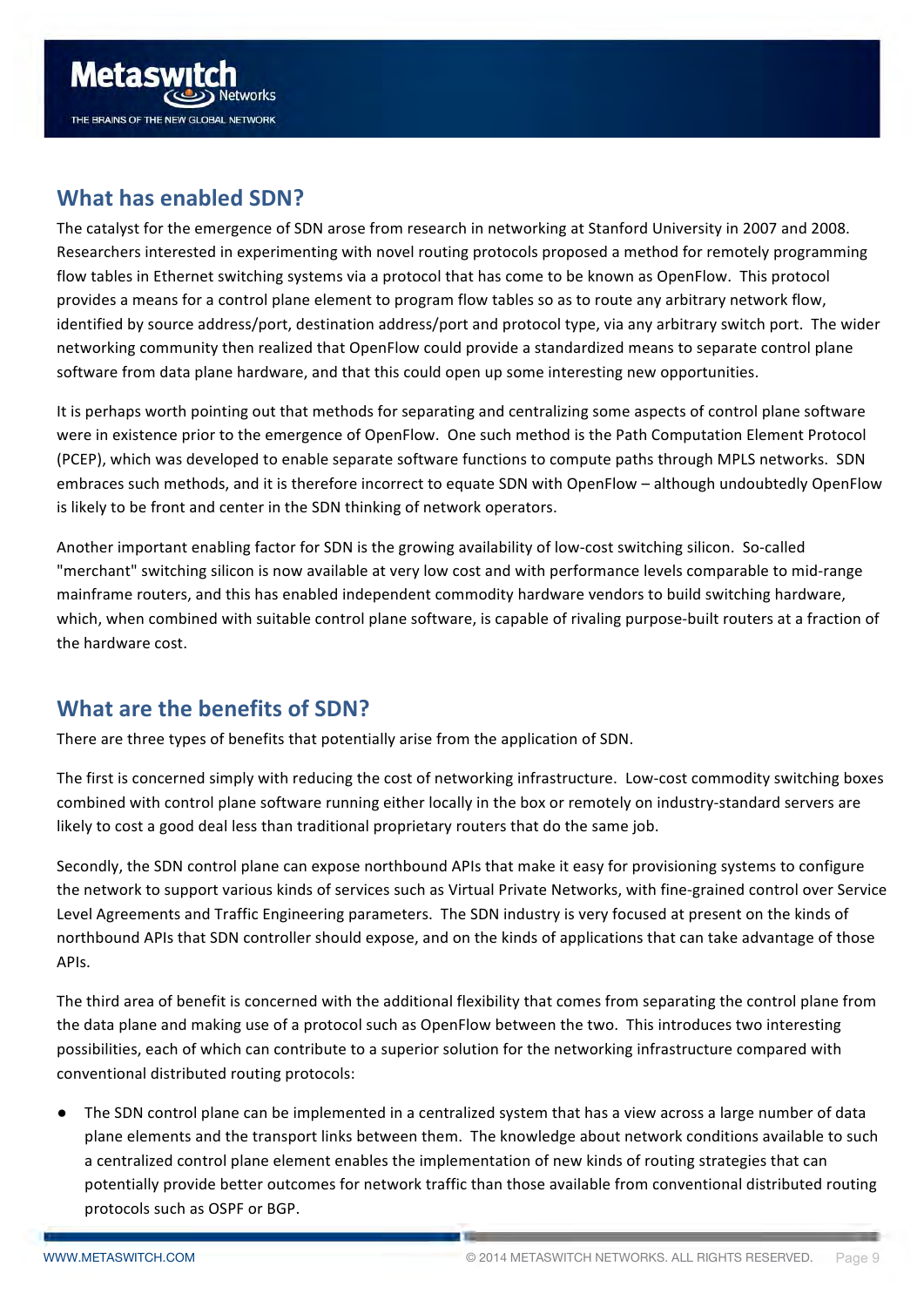<span id="page-9-0"></span>

The SDN control plane may be able to form a holistic view of network conditions not just across a number of interconnected data plane elements, but also down through the layers of the network (e.g. IP, MPLS, Ethernet, optical transport, lambdas). With such a comprehensive view of network traffic at all the different layers, the SDN control plane may be able to optimize the network configuration to achieve far greater efficiency than is possible with current methods of provisioning each layer independently.

Realizing these kinds of optimized routing schemes that are enabled by SDN is going to take quite some time – much of the thinking required is still at the research stage. So for the time being, network operators should focus on the nearerterm benefits of SDN, namely reduced equipment costs and more dynamic service provisioning enabled by SDN APIs.

# How do NFV and SDN relate to each other?

The relationship between NFV and SDN is multifaceted:

- SDN techniques are often used to program the cloud networking infrastructure to interconnect Virtualized Network Functions (VNFs) when deploying an NFV-based service. For example, when working with OpenStack as the cloud management software, the OpenStack component known as Neutron (formerly Quantum) may include an SDN controller plug-in that uses OpenFlow to program the physical switching infrastructure and the virtual switches associated with hypervisors so as to create the subnets and routing rules required to deploy the VNFs.
- SDN control plane elements may be deployed as VNFs in an NFV infrastructure.
- In some circumstances, for example when small scale routing or switching functions are required, both control plane and data plane elements may be implemented in software and deployed together as VNFs in an NFV infrastructure, so as to perform the routing or switching task entirely in software.

At a very high level. NFV and SDN have much in common. The central idea is the separation of hardware and software in the network, and the possibility to leverage low-cost industry-standard commodity hardware with independently developed software. Both NFV and SDN also envisage a high degree of automation in the deployment and management of network services, made possible by running NFV and SDN software in virtualized or cloud environments. SDN goes beyond NFV in that it introduces the possibility of breaking out of the limitations imposed by traditional routing protocols, enabling routing and traffic optimization to be performed in novel ways. But realizing the benefits of this aspect of SDN will take time, and for the moment, most network operators are focused on the shorterterm benefits that are expected to come from NFV, and from more tactical aspects of SDN.

# **What does an NFV environment look like in practice?**

The starting point for NFV is a cloud environment of the kind that is widely used today to support IT workloads. This includes three main ingredients:

- Commercial off-the-shelf servers
- A hypervisor such as KVM or ESXi
- A cloud management solution such as OpenStack or VMware vSphere

It is entirely possible to start out with NFV using existing products in these three categories, deploying Virtualized Network Functions just as if they were IT workloads. However, current cloud environments have significant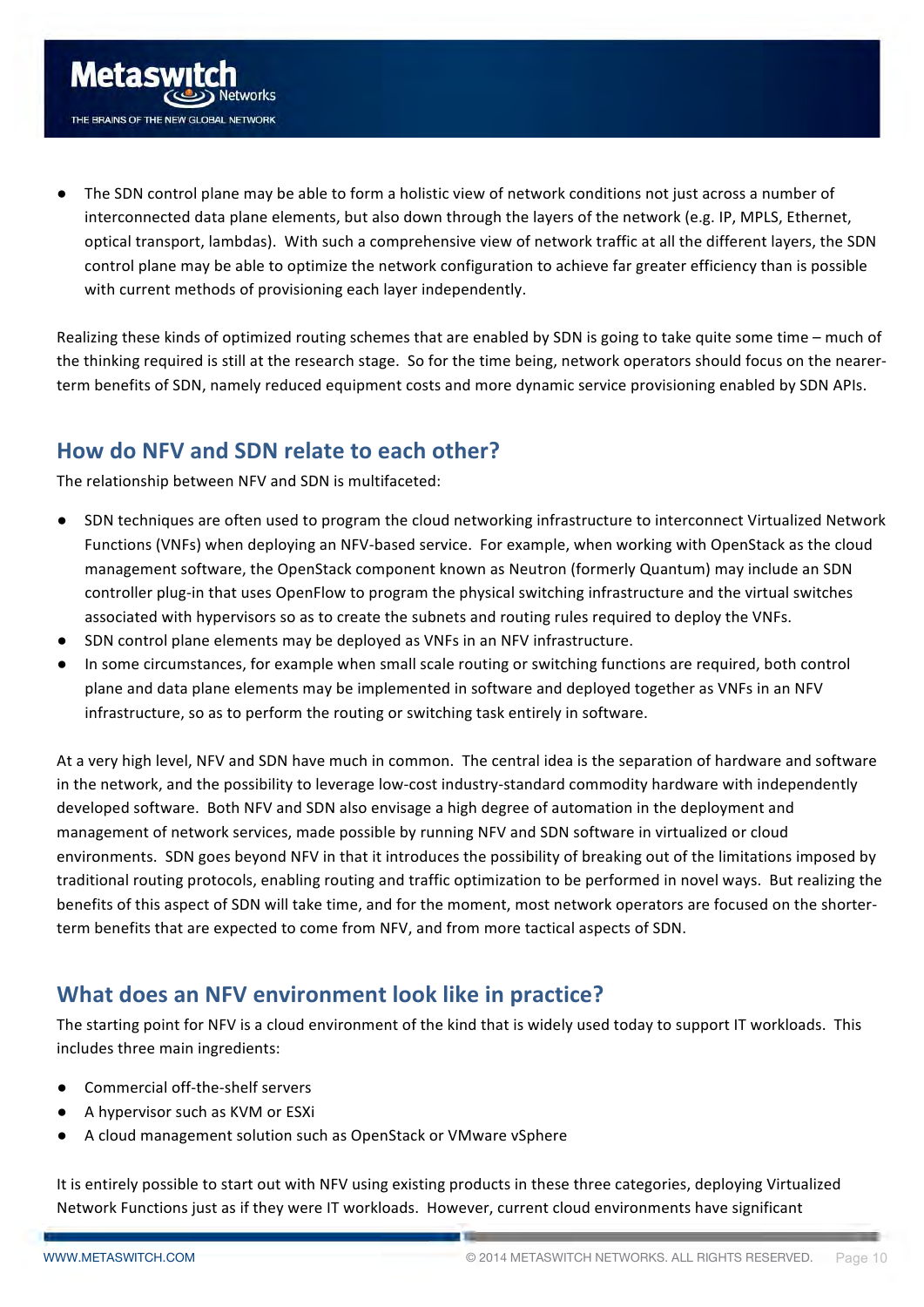<span id="page-10-0"></span>

shortcomings in two areas, which need to be addressed in some degree in order to realize the full benefits of NFV namely data plane throughput and operations automation or "orchestration."

# **What data plane throughput issues need to be addressed?**

Most IT workloads such as Web serving, transaction processing and big data analytics are not particularly input/output intensive. The capacity of most virtualized IT applications is determined primarily by CPU utilization rather than network I/O. 

In the NFV domain, there are two distinct kinds of workloads: control plane workloads and data plane workloads. Control plane workloads are concerned with processing signaling and control plane protocols such as BGP, OSPF and SIP, and in general these workloads are CPU-intensive and not limited by the I/O capabilities of the virtualization environment. Data plane workloads, by contrast, are concerned with the routing, switching, relaying or processing of network traffic payloads. These kinds of workloads are I/O intensive, often requiring some combination of total I/O bandwidth and packets-per-second throughput that is orders of magnitude greater than is typical of common IT workloads. Currently, all of the commercially available cloud computing environments impose significant limitations on the throughput of data plane workloads.

These limitations arise because virtualization introduces a layer of software between virtualized guest applications and host networking hardware, and because this layer of software has not (yet) been optimized for high bandwidth or high packet rate applications. This software effectively provides switching between the virtual network interface cards (NICs) that guest applications connect to and the physical NICs that connect the host system to the physical network, and is known as the vSwitch.

The vSwitch performance issue is very widely recognized by NFV industry players, and is being addressed by multiple vendors. There are two contrasting approaches to solving the problem, and we are likely to see both approaches succeeding in the market.

The first approach is essentially to take the vSwitch software out of the path between virtualized guest applications and the physical networking hardware. One way to do this is to use NICs that present multiple virtualized hardware interfaces toward guest applications, so that the guest application binds directly to a hardware interface on the NIC rather than to a software-based virtual NIC. There's a standard for this known as Single Root I/O Virtualization (SR-IOV), and it's supported on many current Ethernet NICs. However, SR-IOV is a relatively new technology, and is currently not well supported by cloud management software solutions. This means that although you can usually directly configure a hypervisor such as KVM or ESXi to permit guest applications to take advantage of SR-IOV, you can't necessarily perform all of the low-level configuration necessary to achieve maximum data plane throughput via cloud stacks such as OpenStack or vSphere. But it's only a matter of time for cloud stacks to catch up and offer full support for SR-IOV.

The second approach is to optimize the performance of the software vSwitch for high bandwidth and high packet rate applications. In general, this involves re-architecting the vSwitch software so as to reduce or even eliminate packet copying operations in the data path through the vSwitch between the physical NIC and the virtual NIC that supports network connectivity at the guest application. Since cloud stacks already deal with the configuration of the software vSwitch, this approach to data plane performance improvement doesn't require anything new of the cloud stack.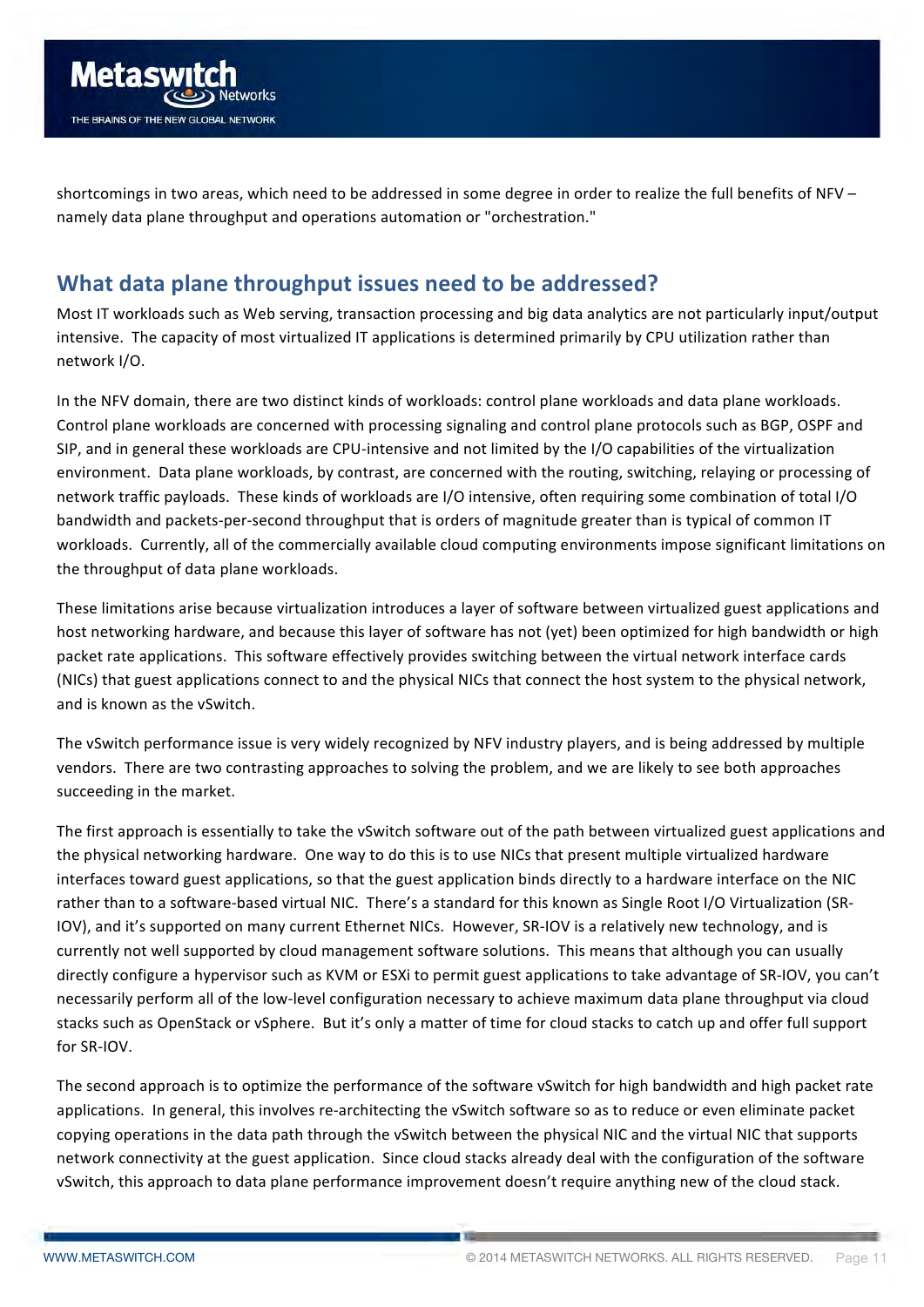<span id="page-11-0"></span>

Both of these approaches can deliver levels of data plane performance that make NFV an economically sound proposition for the great majority of virtualized network functions. SR-IOV is known to deliver data plane performance that is very close to that of bare metal, and while the outlook for vSwitch software acceleration suggests substantially less impressive performance gains, it may offer some compensating benefits in terms of improved cloud flexibility.

# **What's the role of operations automation in NFV?**

Existing cloud management tools provide quite sophisticated operations management support in an IT environment, but arguably they lack certain functions that may be valuable in a carrier networking NFV environment, particularly in the area known as "orchestration."

Orchestration is concerned with automation of the life-cycle management operations for Virtualized Network Functions, and includes the following:

- Service instantiation deployment of the VNF software components and configuration of the virtual network infrastructure so as to create an instance of a network service.
- Service component health monitoring and repair monitoring of the virtual machines that are running VNF software components, reporting on errors and failures, and performing repair operations when a component failure is detected.
- Elastic scaling continuous monitoring of the load on VNF software components that support a given service, and dynamically increasing or reducing the population of VNF component instances in response to changing load conditions so as to maximize the usage efficiency of the NFV hardware.
- Virtual machine migration managing the movement of VNF software instances off a given host in order to enable that host to be taken out of service, for example for maintenance.
- Software upgrade managing the in-service upgrade of VNF software that supports a given service.
- License management tracking the usage of VNF software for vendor revenue assurance purposes.
- Service termination  $-$  gracefully shutting down a service when it is no longer needed.

All of these operations could, in principle, be performed manually via a cloud management console. However, automation of frequently performed life-cycle management operations will substantially reduce operational costs and is also likely to reduce the likelihood of human error during the performance of operations.

The value of automating any given aspect of NFV operations management depends to a considerable degree on the nature of the service being deployed on NFV. For example, a large-scale multi-tenanted service such as Voice over LTE supported by IMS is instantiated only very infrequently, so automating service instantiation in this case is likely to be a low priority. Furthermore, the load on such a service is likely to be highly predictable, so automatic elastic scaling may not be a high priority. On the other hand, monitoring the health of the service and automatically repairing failed VNF component instances is likely to be very important. By contrast, some services such as enterprise VPNs are singletenanted, so a service instantiation operation is required for each new customer of the service. There is obvious value in automating that operation, and possibly even enabling self-service instantiation by the customer via a Web portal.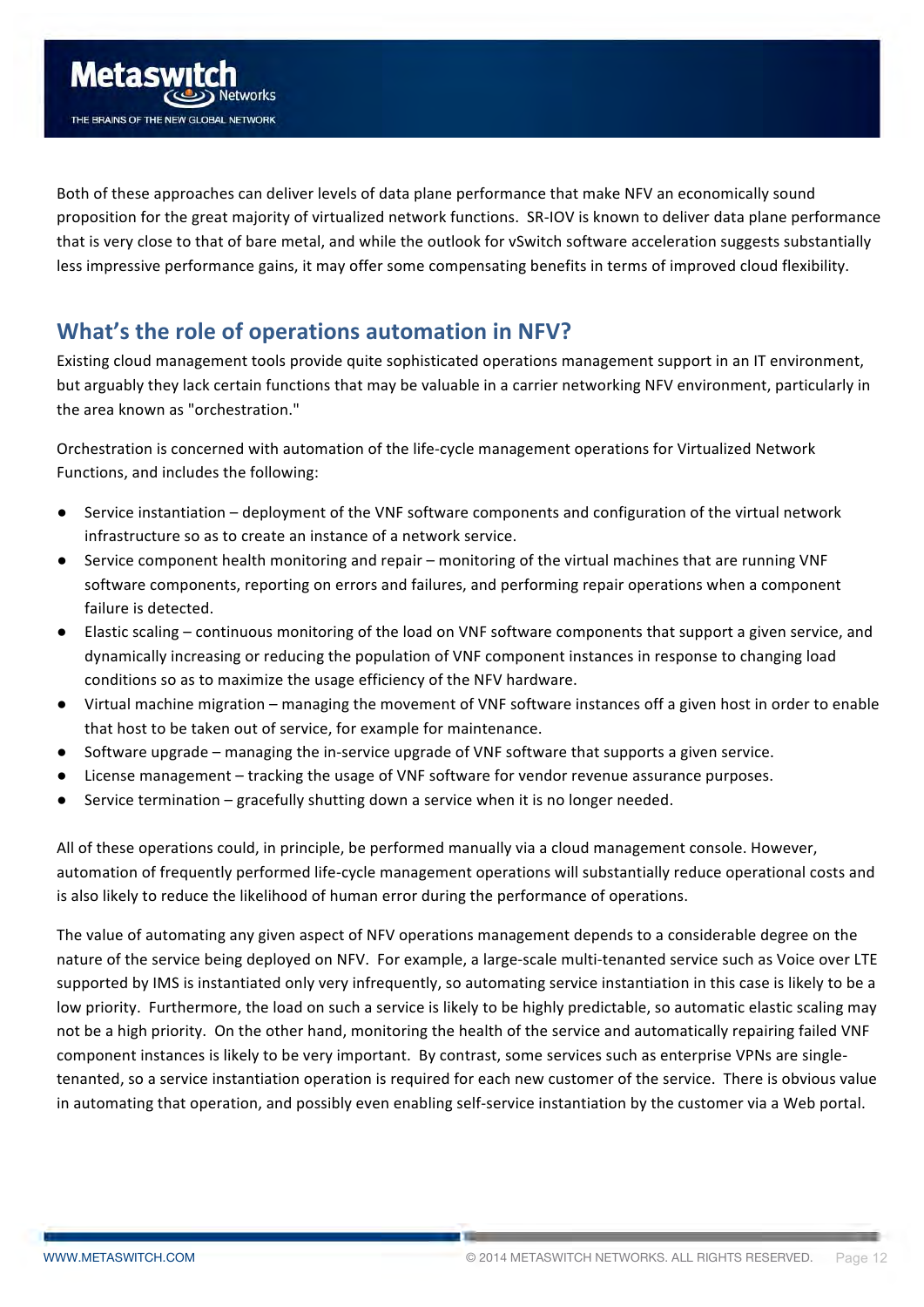



#### **Figure 2: NFV Architecture and Key Elements**

The concept of orchestration exists in IT clouds as well as in the world of NFV, but NFV demands rather more from orchestration. In the IT world, the focus is mainly on service instantiation, with some limited capabilities for monitoring and repair. The emerging NFV industry is starting to demand enhanced orchestration solutions that address additional aspects of VNF life-cycle management such as elastic scaling, optimized placement of VNFs relative to the underlying switching fabric and more fine-grained control of the switching fabric via SDN controllers.

When setting priorities for which network functions to deploy first in virtualized form in an NFV environment, network operators would do well to assess the kinds of orchestration that may be required in order successfully to manage those virtualized network functions. Given the relative immaturity of NFV orchestration solutions, it will make sense to focus on those VNFs that are least demanding in terms of management automation.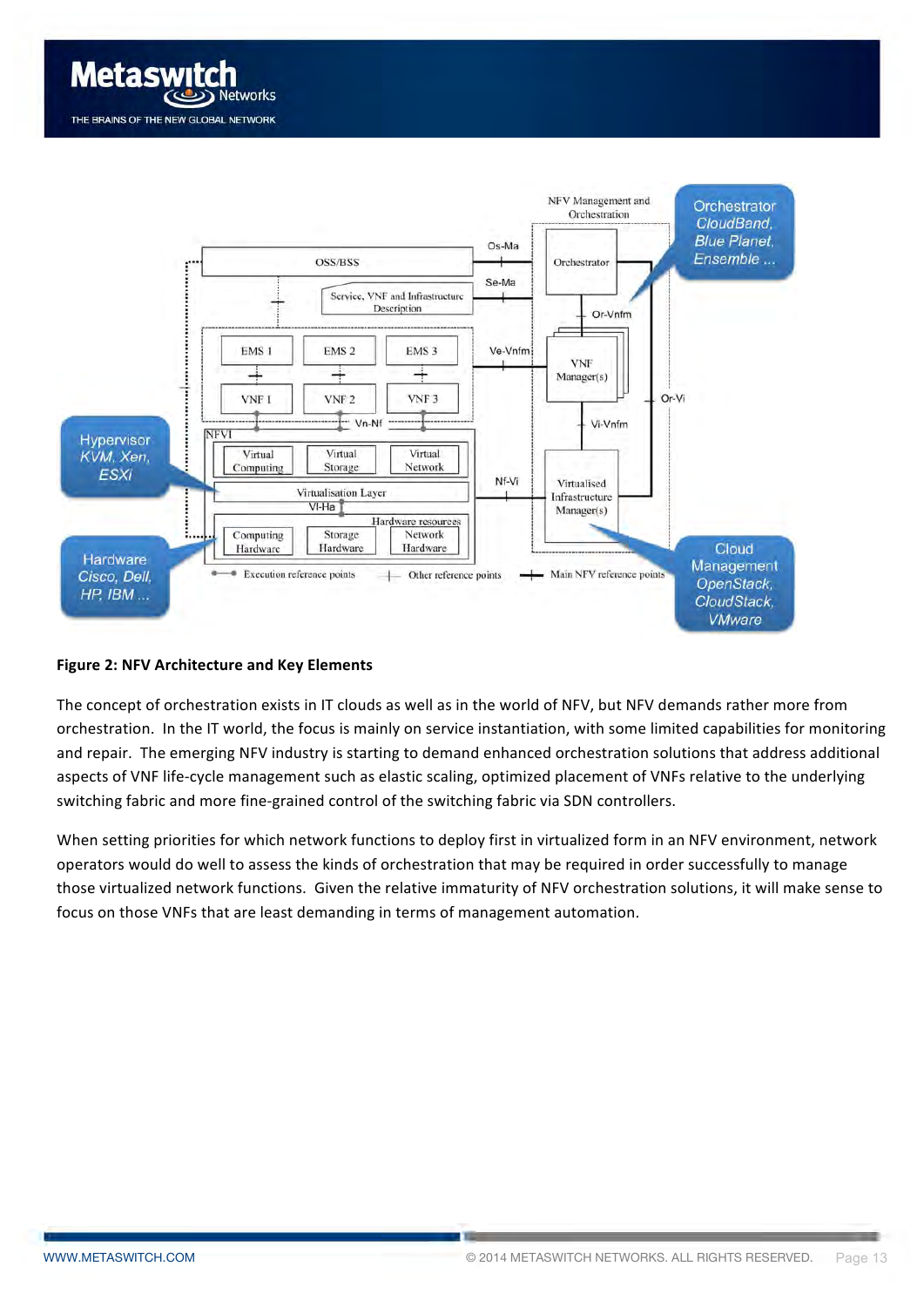<span id="page-13-0"></span>

# **What impact will NFV have on OSS/BSS?**

NFV will clearly have a major impact on the way in which network services are managed. Traditional OSS solutions are architected around the concept that network services are built on a set of appliances in which software and hardware are tightly integrated. In the NFV world, software and hardware need to be managed separately. Hardware comprises a more or less homogeneous pool of processing, switching and storage resources, while services are created entirely by deploying and configuring virtualized software elements. An NFV environment looks very different from a traditional network environment from the point of view of the OSS.

NFV also introduces a new set of operations management requirements in the area of orchestration. Concepts such as point-and-click service instantiation, elastic scaling and automatic recovery following hardware failure just don't exist in the traditional network environment. However, it's obvious that the OSS is going to have to deal with these concepts.

It's also worth pointing out that one of the key benefits of NFV to network operators is the ability to deploy new services more quickly by eliminating the need to qualify and approve new hardware. Traditionally, the time taken to integrate new network equipment into the OSS was a major factor in the timescales for deploying a new service. It should be much quicker to integrate new Virtualized Network Functions into the OSS because there is no need for the OSS to deal with any hardware management functions associated with the VNF, but some integration effort will be required to enable the OSS to configure the new VNF and handle fault reports and performance statistics. Ideally, the OSS should be designed to make it quick and easy to integrate new VNFs.

It's clear that an OSS solution that addresses the new realities of NFV is going to look very different from a traditional OSS. Indeed, the degree of change is so significant that network operators should seriously consider whether NFV justifies the introduction of a whole new generation of OSS. With many of the OSS solutions currently in use having their roots in network practice dating back 20 years or more, NFV might be the triggering event for an in-depth review of future OSS strategy.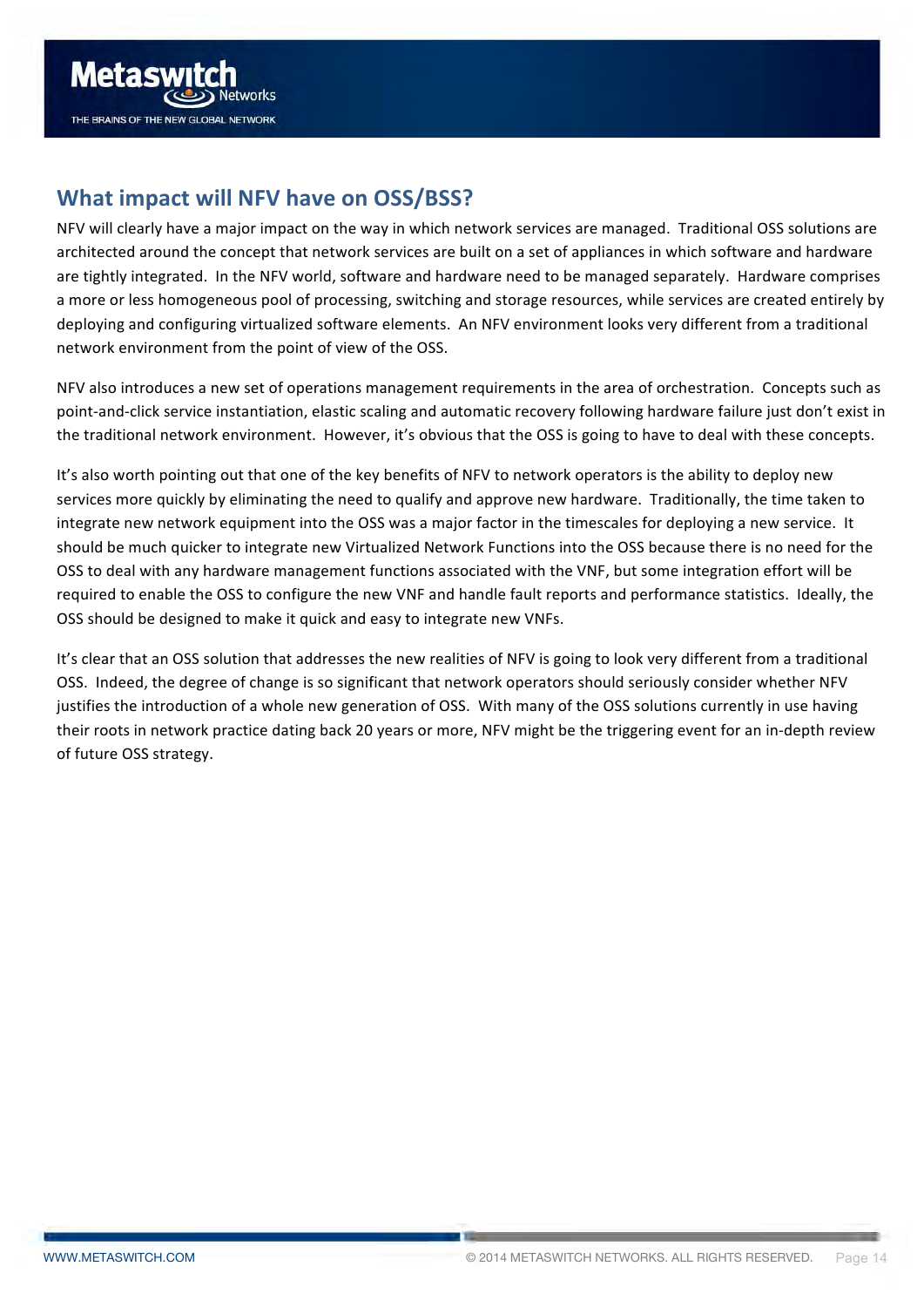<span id="page-14-0"></span>

# **What kinds of network functions does it make sense to virtualize?**

Any network function that is capable of being deployed in the network over generic Ethernet interfaces can potentially be virtualized and deployed in an NFV environment. This obviously rules out network functions that depend on specialized physical interfaces such as optical transport devices, but it leaves a very long list of possibilities. In a white paper on NFV published in October 2012, network operators identified the following examples:

- Message Router (e.g. SMSC)
- **Content Delivery Networks**
- **Session Border Controllers**
- WAN Accelerators
- Deep Packet Inspection
- Firewall
- Carrier Grade NAT
- Tester / QoE Monitor
- SGSN / GGSN
- Provider Edge Router
- **BRAS**
- **Radio Access Network Nodes**

In general, it doesn't make financial sense to use NFV to replace existing physical network functions with virtualized equivalents, unless, for example, those physical network functions are at or near end-of-life. First steps in NFV are likely to be around areas of the network where new build-outs are planned. This is going to vary from one network operator to another, but some good examples of new network build-outs where NFV can make sense are:

- Evolved Packet Core (EPC) mobile broadband access IP infrastructure for LTE
- IP Multimedia Subsystem (IMS) SIP infrastructure for Voice over LTE
- Session Border Controllers (SBC) for IP-based voice network interconnect and business voice access via SIP **Trunking or Hosted PBX**

# **Where is SDN likely to play first in the network?**

Software-Defined Networking is already an established technology in many data centers. It provides the control and programmability of the virtualized networking environment, which is essential for rapid and secure deployment of virtualized IT workloads and Virtualized Network Functions alike. In this context, SDN is simply a tool that is leveraged by the cloud stack, and this usage of SDN to support NFV can be taken for granted.

In the wide area network, SDN promises to make it far easier to provision and configure network services such as VPNs. The general concept here is that the SDN controller element, which talks OpenFlow to dumb physical switching elements, will expose northbound APIs that the OSS/BSS can leverage for rapid service provisioning. The problem is that, in the real world, a VPN service for a given enterprise is likely to need to transit through existing network elements such as access and core routers that have a traditional architecture. This need for coexistence between SDNbased switches and routers and traditional devices may make it hard to realize the promised benefits of SDN. Meanwhile, traditional router and switch vendors are exposing SDN-like northbound APIs, so the promise of quick, automated service provisioning can perhaps be achieved by leveraging these APIs, and without needing to invest in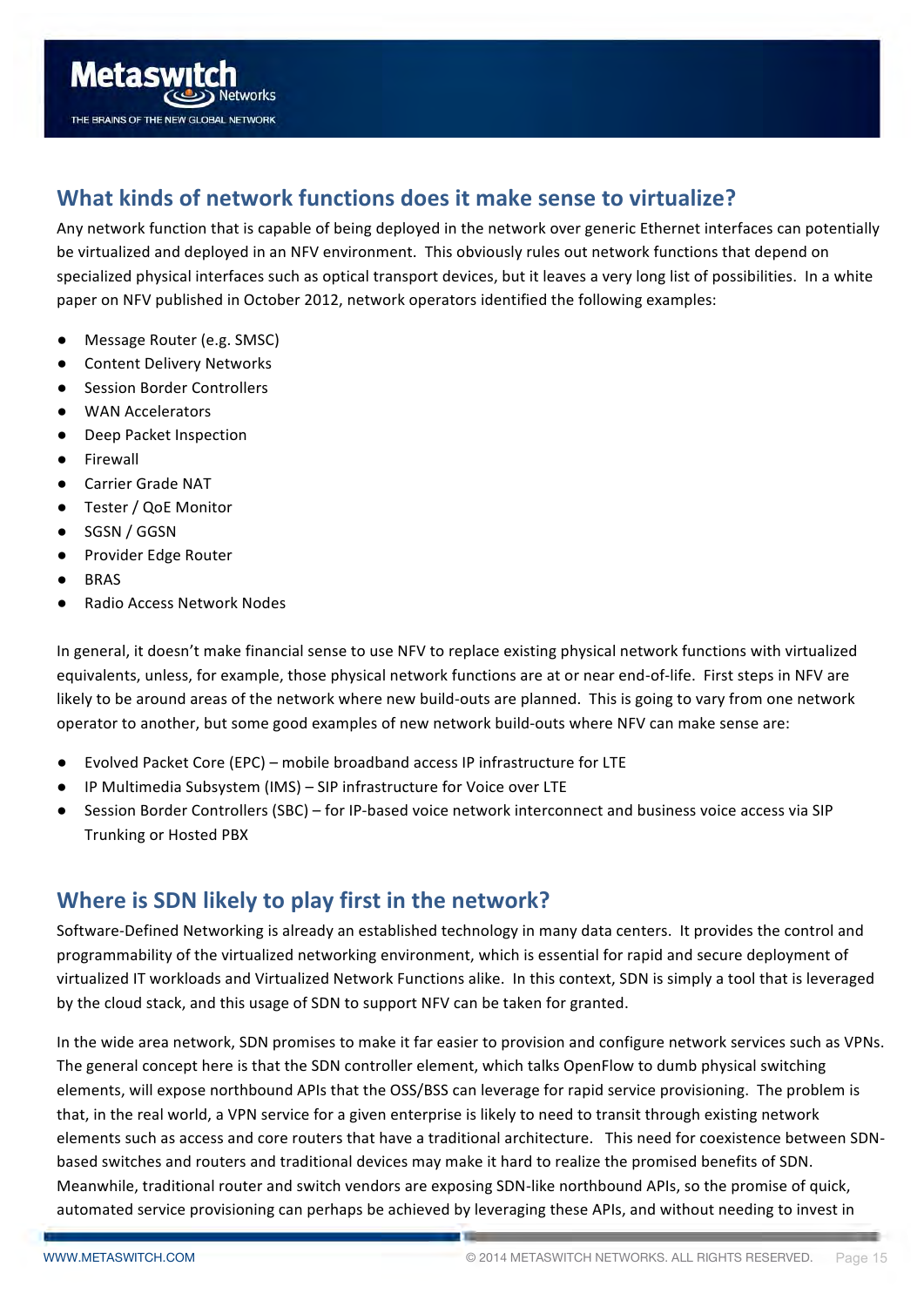<span id="page-15-0"></span>SDN as such. These kinds of arguments are making it increasingly difficult to see how SDN is going to find its way into existing wide area networks.

Meanwhile, a growing number of commodity "white box" L2/L3 switching appliances are starting to come onto the market. These need software to provide the control plane functions such as the support of routing protocols like BGP and IS-IS, and this software can be deployed either locally on the appliance itself (typically in a Linux-based operating environment) or remotely, using OpenFlow as the control mechanism. White-box switching solutions are typically not making any new claims about network programmability, but are simply offering a substitute for a router or switch product from one of the traditional vendors at a fraction of the price. While we might view this as a degenerate form of SDN that offers no advances in functional terms, it is nevertheless attractive precisely because it can come in alongside traditional network elements without any change in architecture or design practice, and deliver very substantial CapEx savings.

These CapEx savings may make for a very attractive business case for this type of SDN. But network operators should pay close attention to software quality in the control plane implementation. Popular open source router control plane software is not as mature as that embedded in router products from leading vendors, and it will take time before it offers comparable software quality. Thorough testing is therefore essential before systems based on open source control plane software are deployed in production networks.

#### **What standards activities apply to NFV and SDN?**

Innovation in the networking space is often associated with new activity in the area of standards. This is certainly true of SDN. OpenFlow is a new protocol associated with SDN, and while not all SDN implementations are based on OpenFlow, it is widely regarded as a key building block for SDN.

OpenFlow specifications are controlled by the Open Networking Foundation (ONF). The ONF is not one of the traditional standards bodies; it's an industry consortium formed in 2011 specifically to work on OpenFlow and related specifications in the SDN space.

The first OpenFlow specifications were published by the ONF in 2011, but the standard continues to evolve as implementers gain experience with it and as different SDN use cases exercise different aspects of the protocol. As of January 2014, a total of six versions of the OpenFlow spec have been published, and further enhancements are in the pipeline.

In the NFV space, it is not actually obvious that any new standards are required. NFV is about applying technologies from the IT world to support virtualized software-based network functions, and those technologies are, by and large, quite well established. However, the network operators that came together to publish the original white paper on NFV were anxious to promote the NFV movement and build momentum for it with other carriers and with network equipment vendors – so they created an industry consortium, the NFV Industry Specification Group, and chose ETSI to host it.

The NFV ISG has explicitly stated that developing new standards is not an objective  $-$  at least initially. The aim of the group has been to educate the industry about NFV and to provide a forum in which vendors and network operators can come together to agree on the key principles of NFV. To date, the NFV ISG has published documents on Virtualization Requirements, NFV Terminology, NFV Architectural Framework, NFV Use Cases and NFV Proofs of Concept Framework.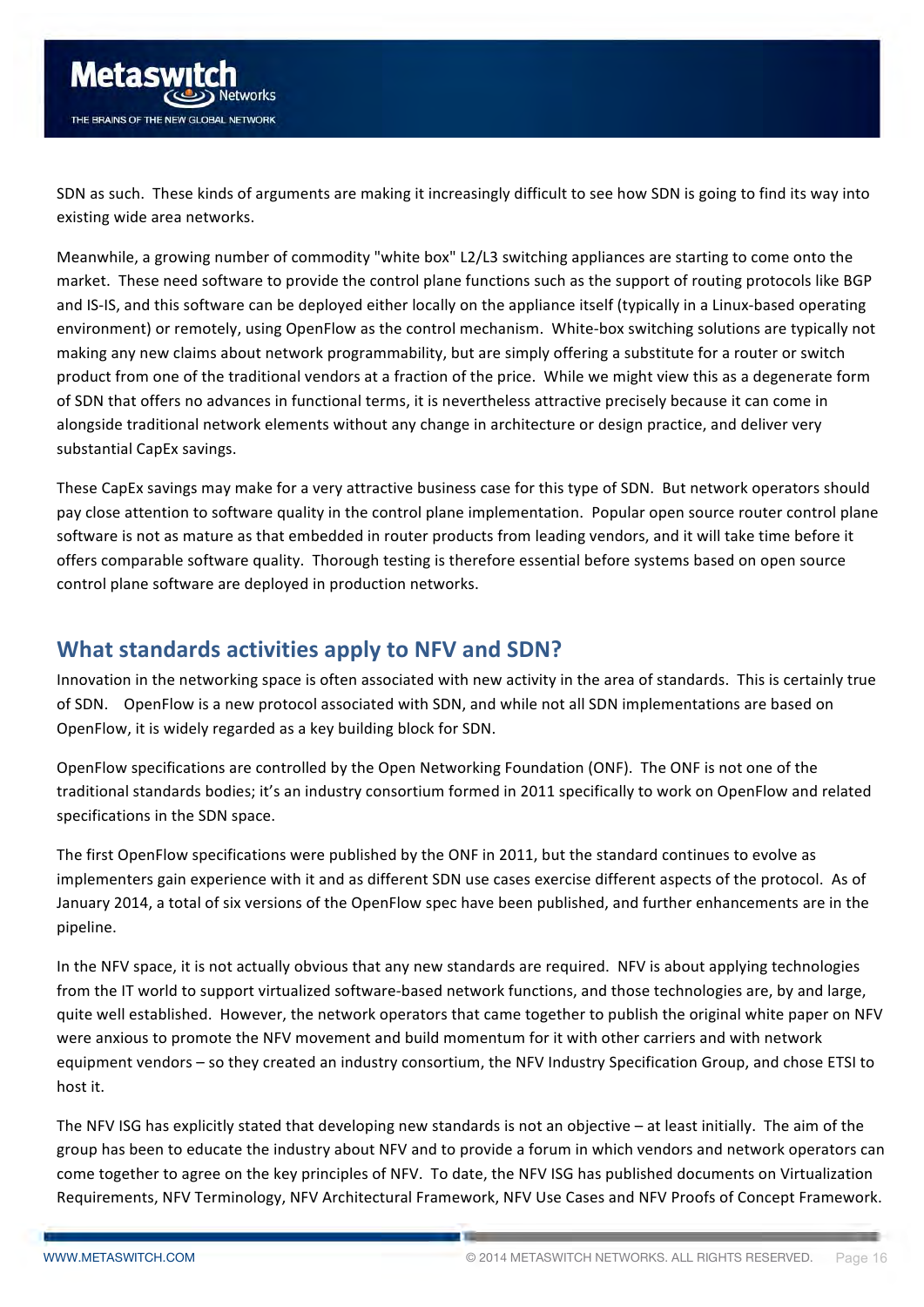<span id="page-16-0"></span>

The NFV ISG has also established a number of working groups to create more detailed documents on Infrastructure, Management and Orchestration, Performance, Reliability, Security, and Software Architecture. As of January 2014, all of these working group documents are in the drafting stage.

The NFV Architecture document published by the ISG includes descriptions of the key functional elements of the NFV environment, and identifies reference points between these elements. These reference points might be viewed as candidates for new standards. But early real-world implementations of NFV make use of some combination of APIs exposed by existing software elements (such as OpenStack, which seems to be emerging as a de facto standard), together with existing standard protocols such as SNMP, to implement these reference points. It's certainly possible that ISG comes to the conclusion that some new standards are actually needed in order to achieve the full potential of NFV, but there's no real evidence yet that this is likely to happen.

# How should network operators proceed in relation to NFV and SDN?

Network operators should identify the areas of the network in which significant new investment is likely to be made in the next two years, and investigate whether NFV could be a feasible alternative approach to a conventional network build-out. The following questions should be asked:

- Is it possible to source good quality VNF software that implements the network functions that are needed?
- What is the minimum set of operational automation / orchestration functions that is realistically necessary to manage the deployment of the relevant VNFs?
- Is it possible to source or build software to perform the required orchestration functions in a sensible timescale and at a sensible cost?
- Is it going to be possible to integrate the VNFs with the existing OSS/BSS, or will it be necessary to invest in some new management solution?
- How does the total cost of an NFV-based deployment compare with a traditional deployment?

When making the business case for NFV, it's worth remembering the future savings that will arise when additional network functions are deployed on an existing and established NFV infrastructure. If the entire cost of putting this infrastructure in place is assigned to the very first network function to be virtualized, the business case for NFV may not compare very favorably with a conventional network deployment.

Regarding SDN, network operators should keep a close eye on the evolving market for very low-cost commodity switching hardware that can be combined with open source or commercial control plane software to provide alternatives to traditional switching and routing products, and identify possible CapEx savings arising from the deployment of such solutions in growth areas of the network. Network operators should also explore their options for automating the provisioning of network services such as VPNs, comparing and contrasting SDN-based solutions with alternative approaches that leverage the APIs exposed by their existing switches and routers.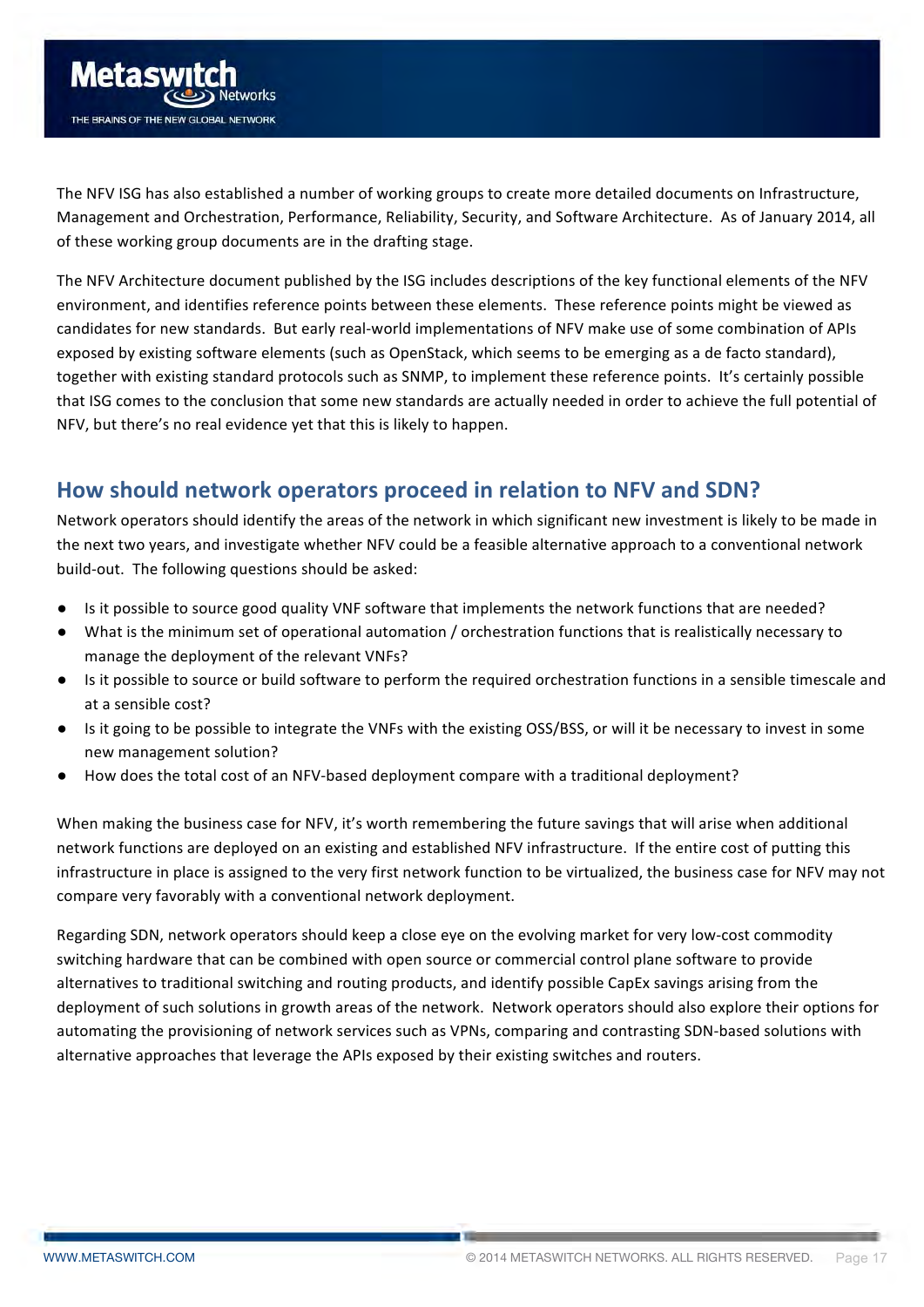<span id="page-17-0"></span>

# **What impact will NFV and SDN have over the next five years?**

The advent of NFV and SDN represents perhaps the single most important technology event in the telecom industry since the arrival of digital switching. Network operators who choose fully to embrace NFV and SDN have the opportunity to radically transform their businesses both to reduce their cost base, and to become far more agile in their ability to introduce new services. In short, to become "software telcos."

In five years' time, we can expect to see those network operators enjoying the benefits of NFV and SDN as follows:

Almost all new network build-outs are based on highly commoditized hardware, combined with best-of-breed **software** – often sourced from specialist vendors. This will be true not just of network functions that can be deployed on standard x86 server hardware, but also switching and routing elements (based on white box switch hardware) and even optical transport devices. Major reductions in network CapEx will result from this.

Almost all new services are created by deploying new software elements in the network, or by combining existing **software elements in new ways.** It will be possible to prototype new services in a matter of days, and bring new services to market in weeks. It will be possible to respond to feedback about new services far more quickly than it is currently. New services that are successful can be scaled very rapidly by leveraging existing commoditized hardware, while new services that fail to gain traction can be stood down without the loss of major investments.

**Automation of service deployment reduces lead times for delivering services by orders of magnitude.** Putting in place an enterprise VPN service for a given customer, for example, may take weeks. New business process applications are able to leverage the programmability of the network infrastructure using the new APIs exposed by it, shortening that provisioning time to hours, and even permitting a degree of customer self-service provisioning.

The flexibility of a virtualized infrastructure enables network operators to offer entirely new types of services. For example, a network operator can address the needs of an enterprise customer that wants some specialized communications service by creating a virtualized service instance specifically for that customer, and customizing it accordingly. This can be accomplished far more quickly, easily and safely than attempting to satisfy specialized needs by making incremental software enhancements to some common, shared service platform based on proprietary hardware. 

**Standardization of hardware and automation of operations management dramatically reduces operational costs.** For example, in a conventional network, the failure of a piece of hardware is typically not service-affecting, but it requires urgent action to replace the failed hardware in order to restore the proper level of fault tolerance. With NFV, the failure of a piece of hardware has no more impact than a temporary reduction in the maximum capacity of a given service, which is accommodated within planned hardware capacity headroom. There is no urgency to replace the failed hardware, and the procedure for doing so is extremely simple and completely standardized.

This vision of the future will only be achieved by network operators who embrace NFV and SDN fully and are prepared to implement fundamental organizational transformation to make the most of what they enable. This will not be easy: decades of procuring and building networks in the traditional way have created a culture inside most network operators that may put up strong resistance to the kinds of changes that are needed. Resistance may take many forms, including persistent disbelief that cloud-based software can ever deliver carrier-class five-nines service availability, inability to trust any vendor other than the traditional suppliers to deliver telco-grade solutions, and reluctance to acquire the new skills necessary to build and manage services in cloud-based software environment. Resistance will